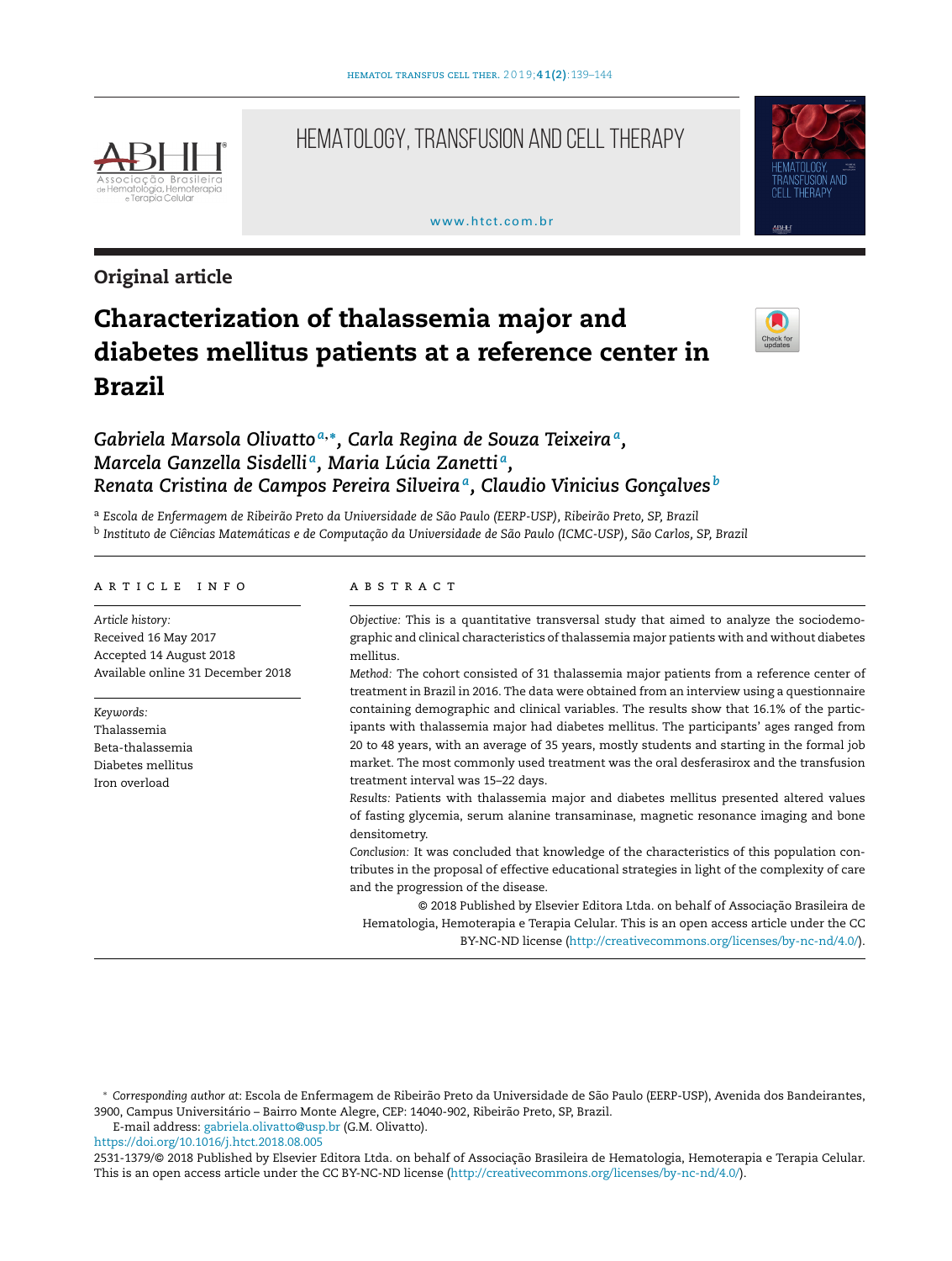## **Introduction**

Hemoglobinopathies are genetically determined inherited disorders of human hemoglobin, with significant morbidity worldwide.<sup>[1](#page-5-0)</sup> Among the hemoglobinopathies there are the alpha and beta thalassemia – major, intermediate and minor – and sickle cell diseases. These types of hemoglobinopathies have anemia and a broad spectrum of clinical severity in common. The severity of anemia and its clinical consequences depend on the molecular defects of each individual.<sup>2</sup>

Among those with greater severity, the patients depend on regular blood transfusions for their survival, as in beta thalassemia major. $2,3$  Patients with beta thalassemia major (TM) without appropriate treatment will develop severe anemia that can lead to organic and toxic modifications with serious implications for health and even death.<sup>[4](#page-5-0)</sup>

Still, TM patient records are incomplete. In 2013, the Thalassemia International Federation (TIF), showed that the prevalence of major and intermediate thalassemia in seven European countries was high, the total number being over 17,000 cases. Similar sources without controlled records have shown that in the Eastern Mediterranean Region it has been estimated there are 108,000 patients with thalassemia.<sup>2</sup>

In Brazil in 2015, the General Coordination of Blood and Hemoderivatives of the Department of Specialized and Thematic Care of the Healthcare Office and the Health Ministry, in partnership with the members of the Technical Advisory Committee, performed a study to identify patients with thalassemia major in hematology and hemotherapy services. This study showed that 305 patients had thalassemia major, with the majority concentrated in the Southeast region (66.56%), followed by the South (12.91%), Northeast (11.59%), Midwest, (28%) and North (1.66%). $4$ 

The treatment consisting in red blood cell transfusion is performed repeatedly at appropriate intervals, causing inhibition of inefficient erythropoiesis, allowing the patient to function properly, with an effective quality of life. An iron chelator is also used, administered parenterally or orally, which leads to changes in the patient's lifestyle and difficulties in adhering to the treatment, and this leads to the accumulation of iron in different organs in the organism, such as the liver, heart, pancreas, endocrine glands and bone marrow, possibly contributing to the onset of other diseases, such as diabetes mellitus (DM).<sup>3,5</sup>

Diabetes mellitus in TM patients is complex and multifactorial. The initial factor can affect insulin resistance mediated by iron, instead of the defective production of insulin, which consequently damages the pancreatic beta cells. It has also been shown that an insulin secretion defect of  $\beta$  cells can be present early, before the development of glucose intolerance, resulting from toxic effects of iron deposition in the pancreas.[6–9](#page-5-0)

In addition, insulin deficiency, chronic liver disease, viral infection and/or genetic factors may also be contributory factors in the development of DM in patients with thalassemia major[.3](#page-5-0) The prevalence of DM in TM patients ranges from 9.7% to  $29\%$ .  $6-9$ 

In Brazil there is still a shortage of studies regarding sociodemographic and clinical characteristics of TM and DM patients. In view of the above, this study aims to analyze the sociodemographic and clinical characteristics of patients with thalassemia major with and without DM.

## **Methodology**

This was a quantitative cross-sectional study performed at a referral center in the treatment of transplanted, hemophiliac and hereditary anemias patients in the State of São Paulo, Brazil, in 2016. The study population consisted of 33 patients with thalassemia major at the Center. All of them were invited to participate in the study, but two patients were refused. Thus, the study cohort consisted of 31 patients with thalassemia major. To collect data, a survey containing demographic variables (age, sex, family income and occupation) and clinical variables (time of diagnosis, other diseases, treatment and values of fasting glucose, creatinine, aspartate aminotransferase (AST), alanine aminotransferase (ALT), serum ferritin, bone densitometry, abdominal ultrasound and liver and heart resonance imaging). The data were collected through directed interviews and consultation of health records, from June to August 2015. For the analysis, the data were double-typed in the database in the Microsoft Excel program and validated. They were then imported into the Statistical Package for the Social Sciences (SPSS) for Windows, version 17.0. Descriptive statistical analysis was performed using frequency and percentage tables. To better visualize the results, we present the data in two patient groups, with thalassemia major without DM (Thal-no DM) and with DM (Thal-DM). The project was approved by the Research Ethics Committee (CAAE) under number 41912415.3.0000.5393.

#### **Results**

Of the 31 TM patients, 15 were female and 16 were male, 30 were single and 10 had completed high school. The age ranged from 5 to 48 years, average of 24.9 years. Of the 31 patients investigated, 5 had DM. Of these, the age ranged from 20 to 48 years, average of 35 years.

[Table](#page-2-0) 1 shows the numerical and percentage distribution of patients in the groups Thal-no DM and Thal-DM, according to sociodemographic variables.

Regarding the clinical variables, the predominant disease time was 21–30 years in 16 patients. For most, the diagnosis was made in the first months of life up to 6 years of age; for 11 patients, thalassemia was diagnosed at 12 months, and; at 18, up to 3 years. Of the 5 Thal-DM patients, 3 had received the diagnosis of DM five years ago and only 1 had had the diagnosis made more than 30 years ago.

Regarding the treatment of Thal-no DM patients, 19 used oral deferasirox. Of the Thal-DM patients, 2 used a combined therapy of deferoxamine and deferiprone. Insulin was used by 4 patients. The time interval for transfusion treatment in the two groups ranged from 15 to 22 days.

Regarding the other above-mentioned diseases, of the 31 Thal-no DM patients, 9 reported more than one comorbidity, 1 with arterial hypertension, 7 with hepatosplenomegaly, and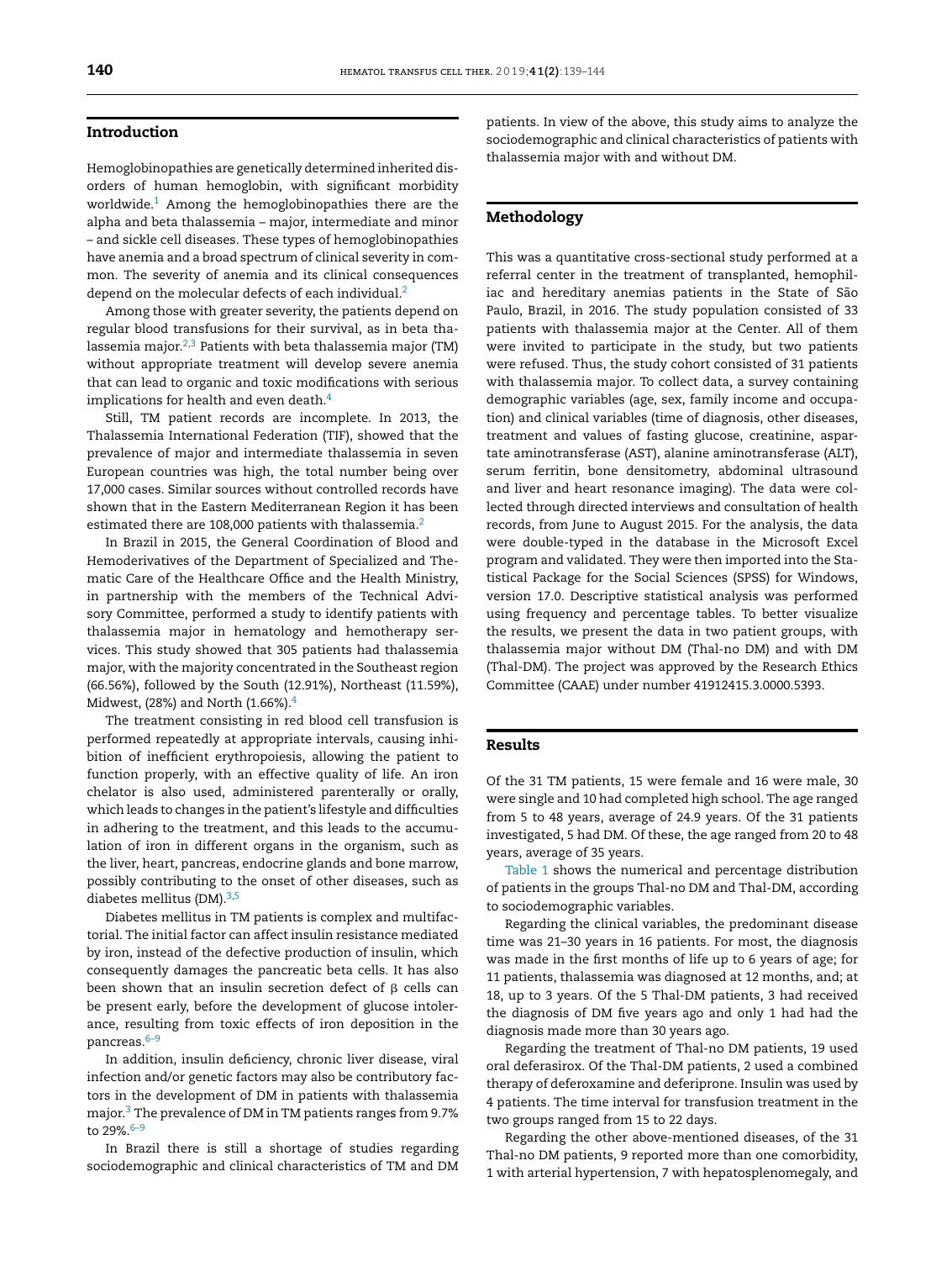|                                  | Thal-no DM               |                          |                | Thal-DM                      | Total                  |       |
|----------------------------------|--------------------------|--------------------------|----------------|------------------------------|------------------------|-------|
| $Age - avg \pm sd$ (min-max)     | $23 \pm 9.7$ (5-37)      |                          |                | $35 \pm 11.6$ (20-48)        | $24.9 \pm 10.8$ (5-48) |       |
| Family income                    |                          |                          |                |                              |                        |       |
| 2 minimum wage                   | 5                        | 19.2%                    | $\overline{2}$ | 40.0%                        | $\overline{7}$         | 22.6% |
| 2-4 minimum wage                 | 5                        | 19.2%                    | -              | $\qquad \qquad -$            | 5                      | 16.1% |
| 4-10 minimum wage                | 14                       | 53.8%                    | 3              | 60.0%                        | 17                     | 54.8% |
| 10-20 minimum wage               | 2                        | 7.7%                     | -              | $\qquad \qquad -$            | $\overline{2}$         | 6.5%  |
| Occupation                       |                          |                          |                |                              |                        |       |
| Formal contracted employee       | 9                        | 34.6%                    | $\overline{2}$ | 40.0%                        | 11                     | 35.5% |
| Employee without formal contract | $\overline{4}$           | 15.4%                    | $\mathbf{1}$   | 20.0%                        | 5                      | 16.1% |
| House person                     |                          |                          |                | 20.0%                        | $\mathbf{1}$           | 3.2%  |
| Studant                          | 11                       | 42.3%                    | -              | $\qquad \qquad \blacksquare$ | 11                     | 35.5% |
| Employer                         |                          | 3.8%                     | -              | $\qquad \qquad -$            | $\mathbf{1}$           | 3.2%  |
| Non-paid worker                  | $\overline{\phantom{0}}$ | $\overline{\phantom{0}}$ | $\mathbf{1}$   | 20.0%                        | $\mathbf{1}$           | 3.2%  |
| Unemployed                       |                          | 3.8%                     |                | -                            | $\mathbf{1}$           | 3.2%  |

<span id="page-2-0"></span>Table 1 - Numerical distribution and percentage of thalassemia major patients with and without diabetes mellitus, **according to age, family income and occupation. Ribeirão Preto, 2015.**

9 with splenomegaly. Of the 5 Thal-DM patients, 2 reported osteoporosis.

In relation to the laboratory test results, 2 Thal-no DM and 2 Thal-DM patients presented altered fasting glycemia. Regarding serum ferritin, only 5 of the Thal-no DM patients presented results within normal values, as did 3 Thal-DM patients. Regarding creatinine, 15 Thal-no DM patients presented adequate control and 4 Thal-DM patients presented values below normal. Regarding the AST and ALT values, 14 Thal-no DM patients presented adequate control. Four Thal-DM patients had adequate control for AST, and 3 had inadequate ALT [\(Table](#page-3-0) 2)

Regarding the liver resonance exams, 4 Thal-no DM patients presented normal levels. In the Thal-DM group 3 presented normal results. Regarding the MRI of the heart, 17 Thal-no DM patients presented values within the parameters of normality. Of the Thal-DM group, 3 presented cardiac iron accumulation values considered serious [\(Table](#page-3-0) 3).

Regarding the bone densitometry exams, 14 Thal-no DM patients had adequate bone mass and 8 had no record of this examination in their health records. Of the Thal-DM patients, 3 had osteopenia. Regarding abdominal ultrasound, 10 and 9 patients presented with splenomegaly and hepatosplenomegaly, respectively. Five Thal-DM patients presented abdominal ultrasound examination results within the parameters of normality [\(Table](#page-3-0) 3).

## **Discussion**

The prevalence of TM patients with DM was 16.1%. The prevalence rate of DM in TM patients in the literature varies from 9.7% to 29%. $6-9$  In a study conducted in China in 2008, 72 patients with TM showed a higher rate (29.0%).<sup>8</sup> Another study conducted in Egypt in 2010 with 40 TM patients also showed a high rate (25.0%). $9$  However, these results are not comparable, as the studies in China and Egypt included patients aged over 12 years and under 18 years, respectively. The prevalence of DM patients in the TM population in different regions of the world has been increasing. Thus, the monitoring of the TM patient from the earliest years of life, by a specialist in the field of endocrinology, may prevent or delay the early onset of the disease.

As for the sex, the results obtained are similar to the distribution reported in the literature, $9-11$  that is, the prevalence is similar in men and women, since the genetic defect comes from both the mother and the father. On the other hand, there are studies that show that TM is more prevalent in women[.8,12,13](#page-5-0)

The average age of the participants was 24.9 years. Currently there is an increase in the life expectancy of the TM population due to the appearance of iron chelators in the treatment.<sup>[4](#page-5-0)</sup> It should be noted that patients before the emergence of new treatments lived until the second decade of life. The importance of tracing a parallel age of TM patients over the years favors the monitoring of each stage of the patient's development effectively, as well as further studies for this population.

When analyzing the results obtained related to occupation, it was discovered that 29 (93.5%) patients were inserted in the work market or they were students, according to a study performed in Greece showing that the majority of the patients had some occupation related to study or work. $13$  Participation in the job market, performance in paid activities, increased level of schooling and the desire to set up a family are expectations of TM patients. They are particularly susceptible in late adolescence and early adulthood to these aspirations, as well as questions about sexual intercourse, career development, and financial dependence. $14$  Our results show that patients with TM are inserted in the labor market and in professional training institutions and are seeking to develop their activities in the daily life, despite the presence of other diseases and obstacles in the compliance with the therapeutic plan.

Concerning the treatment of TM, the type of chelator most used was oral deferasirox for 20 (64.5%) patients and the use of combined therapy for 4 (12.9%). The substitution of the administration route of the chelator from subcutaneous to oral has been increasing over the last years, according to a study done in France, where the oral chelator administration rate is 75.5%, and the use of combination therapy, 4%.<sup>[15](#page-5-0)</sup>

As for the presence of other diseases reported by TM patients, similar results were obtained with respect to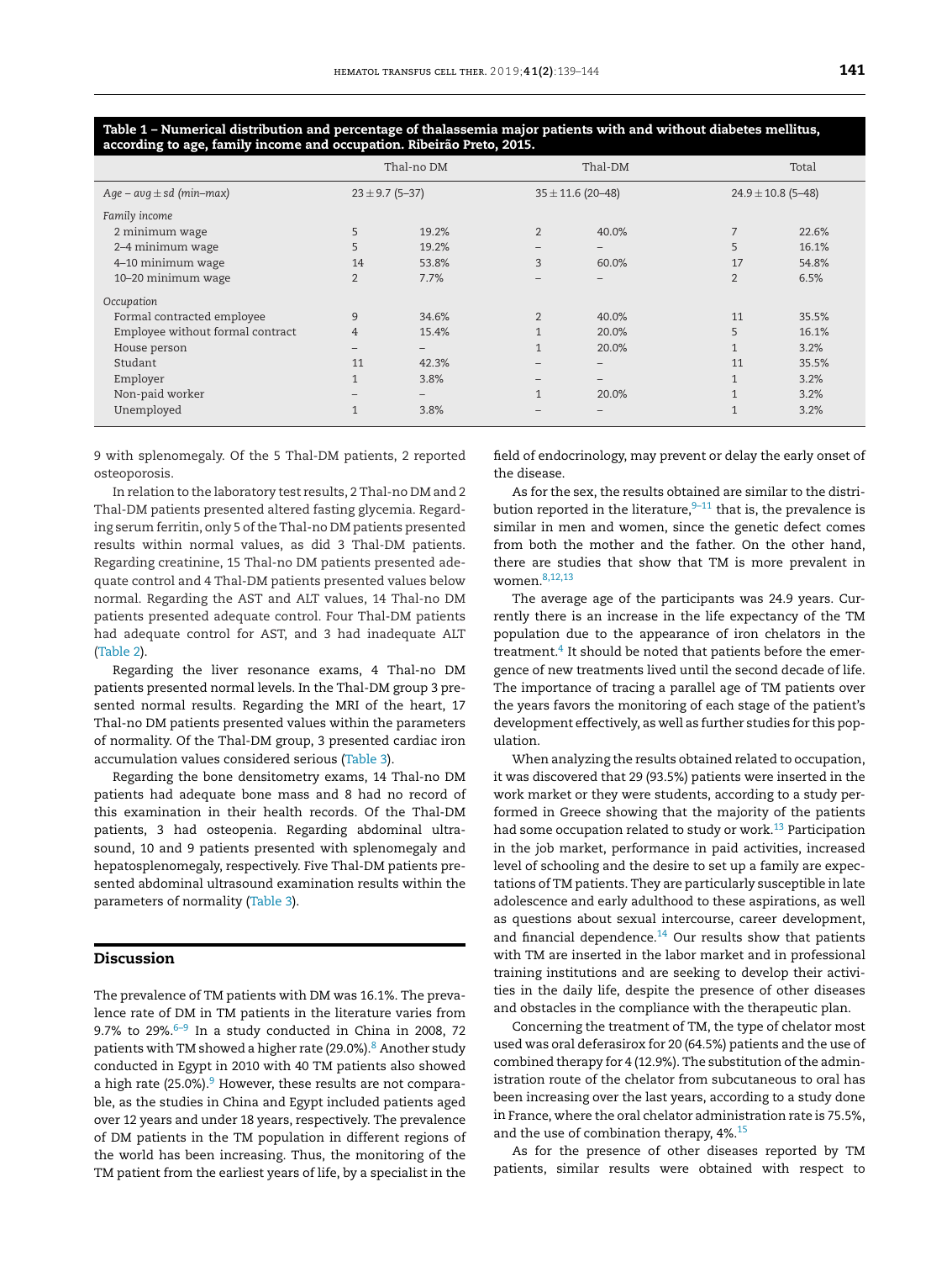#### <span id="page-3-0"></span>Table 2 – Numerical distribution and percentage of patients with thalassemia major, with and without diabetes mellitus, **according to fasting glycemia, serum ferritin, serum creatinine, aspartate aminotransferase and alanine aminotransferase. Ribeirão Preto, 2015.**

| Variable                                                    | Thal-no DM               |      |                   | Thal-DM           |                  | Total |  |
|-------------------------------------------------------------|--------------------------|------|-------------------|-------------------|------------------|-------|--|
| Exams                                                       | $\boldsymbol{n}$         | $\%$ | $\boldsymbol{n}$  | $\%$              | $\boldsymbol{n}$ | $\%$  |  |
| Fasting glycemia with DM                                    |                          |      | 5                 | 100               | 5                | 100   |  |
| <70 mg/dL hypoglycemia                                      |                          |      | $\mathbf{1}$      | 20.0              | $\mathbf{1}$     | 20.0  |  |
| <110 mg/dL adequate control                                 |                          |      | $\mathbf{1}$      | 20.0              | $\mathbf{1}$     | 20.0  |  |
| $\geq$ 110 and $\leq$ 130 mg/dL tolerable metabolic control |                          |      | $\mathbf{1}$      | 20.0              | $\mathbf{1}$     | 20.0  |  |
| >130 mg/dL inadequate control                               | $\overline{\phantom{0}}$ |      | 2                 | 40.0              | $\overline{2}$   | 40.0  |  |
| Fasting glycemia without DM                                 | 26                       | 100  |                   |                   | 26               | 100   |  |
| >70 and <100 mg/dL adequate control                         | 24                       | 92.3 |                   |                   | 24               | 92.3  |  |
| $\geq$ 100 and <126 mg/dL altered fasting glycemia          | $\overline{2}$           | 7.7  |                   |                   | $\overline{2}$   | 7.7   |  |
| $\geq$ 126 mg/dL diabetes mellitus                          |                          |      |                   |                   |                  |       |  |
| Ferritin                                                    | 26                       | 100  | 5                 | 100               | 31               | 100   |  |
| <1000 µg/L recommended                                      | 5                        | 19.2 | 3                 | 60.0              | 8                | 25.8  |  |
| 1000-2500 µg/L light overload                               | 12                       | 46.2 | $\overline{2}$    | 40.0              | 14               | 45.2  |  |
| >2500 µg/L serious overload                                 | 7                        | 26.9 |                   | $\qquad \qquad -$ | 7                | 22.6  |  |
| $\geq$ 7500 µg/L non-quantified result                      | $\overline{2}$           | 7.7  |                   |                   | $\overline{2}$   | 6.5   |  |
| Creatinin                                                   | 26                       | 100  | 5                 | 100               | 31               | 100   |  |
| <0.6 mg/dL below normality                                  | 10                       | 57.7 | $\overline{4}$    | 80.0              | 14               | 45.2  |  |
| 0.6 and 1.3 mg/dL adequate control                          | 15                       | 62.5 | $\mathbf{1}$      | 20.0              | 16               | 51.6  |  |
| >1.4 mg/dL inadequate control                               | $\mathbf{1}$             | 3.8  | $\qquad \qquad -$ |                   | $\mathbf{1}$     | 3.2   |  |
| AST                                                         | 26                       | 100  | 5                 | 100               | 31               | 100   |  |
| <32 u/L adequate control                                    | 14                       | 53.8 | 4                 | 80.0              | 18               | 58.1  |  |
| >33 u/L inadequate control                                  | 12                       | 46.2 | $\mathbf{1}$      | 20.0              | 13               | 41.9  |  |
| ALT                                                         | 26                       | 100  | 5                 | 100               | 31               | 100   |  |
| <31 u/L adequate control                                    | 14                       | 53.8 | $\overline{2}$    | 40.0              | 16               | 51.6  |  |
| >32 u/L inadequate control                                  | 12                       | 46.2 | 3                 | 60.0              | 15               | 48.4  |  |

#### Table 3 – Numerical distribution and percentage of patients with thalassemia major, with and without diabetes mellitus, according to magnetic resonance imaging of the liver and heart, bone densitometry and abdominal ultrasound. Ribeirão **Preto, 2015.**

| Exams                                                                                               |                  | Thal-no DM |                | Thal-DM |              | Total |  |
|-----------------------------------------------------------------------------------------------------|------------------|------------|----------------|---------|--------------|-------|--|
|                                                                                                     | $\boldsymbol{n}$ | %          | n              | $\%$    | n            | %     |  |
| Liver MRI                                                                                           | 24               | 100        | 5              | 100     | 29           | 100   |  |
| <2 mg Fe/g normal                                                                                   | 4                | 16.7       | 3              | 60.0    | 7            | 24.1  |  |
| 2-6.9 mg Fe/g light overload                                                                        | 6                | 25.0       |                |         | 6            | 20.7  |  |
| 7.0-15 mg Fe/g moderate                                                                             | 5                | 20.8       | $\overline{2}$ | 40.0    | 7            | 24.1  |  |
| >15 mg Fe/g high overload                                                                           | 9                | 37.5       |                |         | 9            | 31.0  |  |
| Heart MRI                                                                                           | 24               | 100        | 5              | 100     | 29           | 100   |  |
| $>20$ ms normal                                                                                     | 17               | 70.8       | $\overline{2}$ | 40.0    | 19           | 65.5  |  |
| 15-20 ms light                                                                                      | 3                | 12.5       |                |         | 3            | 10.3  |  |
| 10-14.9 ms moderate                                                                                 | $\mathbf{1}$     | 4.2        |                |         | $\mathbf{1}$ | 3.4   |  |
| <10 ms high overload                                                                                | 3                | 12.5       | 3              | 60.0    | 6            | 20.7  |  |
| Bone densitometry <sup>a</sup>                                                                      | 18               | 100        | 5              | 100     | 23           | 100   |  |
| Adequate bone mass                                                                                  | 14               | 77.8       |                |         | 14           | 60.9  |  |
| Osteopenia                                                                                          | 3                | 16.7       | 3              | 60.0    | 6            | 26.1  |  |
| Osteoporosis                                                                                        | $\mathbf{1}$     | 5.6        | $\overline{2}$ | 40.0    | 3            | 13.0  |  |
| Abdominal ultrasound                                                                                | 26               | 100        | 5              | 100     | 31           | 100   |  |
| No alterations                                                                                      | $\overline{7}$   | 26.9       | 5              | 100.0   | 12           | 38.7  |  |
| Hepatomegaly                                                                                        |                  |            |                |         |              |       |  |
| Esplenomegaly                                                                                       | 10               | 38.5       |                |         | 10           | 32.3  |  |
| Hepatoesplenomegaly                                                                                 | 9                | 34.6       | ۰              |         | 9            | 29.0  |  |
| a 8 patients without diabetes did not have a bone densitometry exam record in their health records. |                  |            |                |         |              |       |  |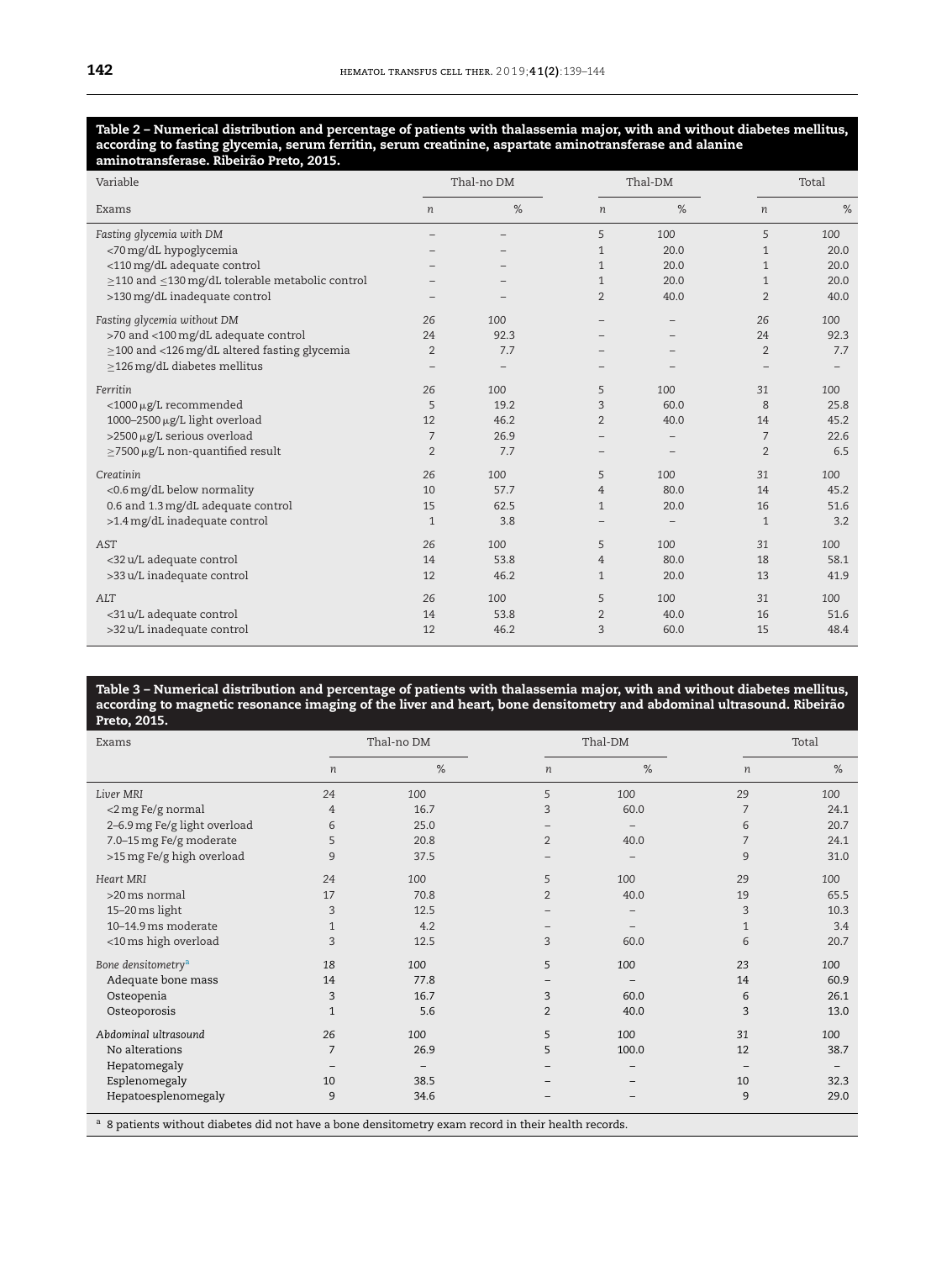hepatosplenomegaly. However, other studies also highlight heart problems and hypothyroidism.[8,13–15](#page-5-0) In this study, there was a case of cardiopathy and hypothyroidism declared by the patient. A study conducted in China in 2011 with 363 TM patients found a high prevalence of endocrine failure, with DM occurring in 25% of TM adults. This data shows that DM emerges as cause of morbidity in patients with TM.<sup>7</sup>

When analyzing the values of laboratory tests, Thal-DM patients presented serum ferritin values at more adequate levels than Thal-no DM patients. Furthermore, a study developed in Egypt with thalassemic patients with and without DM showed serum ferritin results higher in patients with DM.<sup>9</sup> [T](#page-5-0)he average serum ferritin found in the literature for thalassemic patients without DM was higher than advisable, being in some cases considered as a serious iron overload.<sup>9,12,15</sup>

The divergences of data obtained from the literature can be explained by considering that iron overload can cause complications in the body. In this manner, the patient's adherence to the drug treatment, transfusion therapy and systematic monitoring of the evolution of the disease through clinical, laboratory and complementary exams is necessary.

Regarding the magnetic resonance imaging of the liver, no Thal-DM patients presented severe hepatic iron overload, however in the Thal-no DM group, 20 (83%) presented some overload, be it light or severe. A study conducted in Egypt with 40 patients showed elevated levels of hepatic and pancreatic iron[.9](#page-5-0) Another study conducted in London with 22 TM and DM patients showed that almost half had a severe iron overload.[12](#page-5-0) Regarding the heart, 17 (70.8%) Thal-no DM patients presented results within the normal parameters and 3 (60.0%) Thal-DM patients presented a serious cardiac overload. These results reinforce the importance of continuous monitoring of TM and DM patients throughout the treatment.

It is recognized that the advancement of methods and techniques of iron and chelation evaluation may contribute to a reduction in cardiac morbidity, having a future impact on the health of thalassemia major patients. One study showed that the iron overload in the pancreas cannot be assessed solely by the patient's age and by serum ferritin values. This study stressed that the accumulation of pancreatic iron is not correlated with the accumulation of liver iron, but that there is a strong correlation between the accumulation of iron in the pancreas and the heart.<sup>[8](#page-5-0)</sup> For this purpose, pancreatic iron overload can be evaluated by magnetic resonance imaging, but iron accumulation in other organs did not correlate sig-nificantly with pancreatic hemosiderosis.<sup>[16](#page-5-0)</sup> At the center of our study, only liver and heart resonance is performed.

This advance allows early detection of iron overload in the pancreas, with a view toward reorienting patient care and proposing effective preventive actions to delay the onset of DM. For Thal-DM patients, magnetic resonance imaging of the pancreas and the systematic evaluation of fasting glycemia may contribute to good disease control, prevention of complications and consequently, improvement in quality of life.

Regarding bone densitometry, the majority of Thal-no DM patients had adequate bone mass. In Thal-DM patients, there was an increase in osteopenia and osteoporosis, which was in agreement with other studies.<sup>7,12</sup> The monitoring of thalassemic patients favors early detection of osteopenia and osteoporosis, some of the most common bone complications

of the disease. Still, it is recognized that treatment with regular blood transfusions and iron chelation contributes to the etiology of bone loss.<sup>[17](#page-5-0)</sup>

Imaging tests at this center (MRI and bone densitometry) are not performed in children under 8 years of age, and some children of age to allow us to perform densitometry have not yet done so.

Analyzing the results of abdominal ultrasound examinations, there was a discrepancy between the referred diseases and those recorded in the health records. Hepatosplenomegaly was reported by one patient, however on record there was splenomegaly. These results show the difficulties patients have in understanding the results of the complementary tests, due to the complexity of the disease and the procedures performed. The improvementin patient access to information and the manner in which communication and transmission of information pertinent to his or her state of health is accomplished, avoiding technical terms of difficult comprehension by the same, can be a manner to reverse this situation. Moreover, there are gaps related to clinical records in health records.

The limitations of this study refer to the sample size of Thal-no DM and Thal-DM patients for inferential statistical analysis, the age difference between the two groups, as well as the national studies comparing the results found in Thal-no DM and Thal-DM patients. It is known that in the Southeast region the services of care are allocated to patients with thalassemia major.<sup>[4](#page-5-0)</sup> However, future studies in partnership with other institutions are necessary for the advancement of knowledge on the subject. The patient's lack of knowledge about his or her comorbidities was also a limiting factor.

The complexity of the treatment of patients with TM requires that patients and healthcare professionals have specific knowledge to perform rigorous monitoring of therapy. Thus, knowing the sociodemographic and clinical characteristics of TM and TM patients with DM can provide tools for health professionals to understand the difficulties related to effective and safe care for this population.

## **Conclusion**

These results allow us to conclude that the prevalence of diabetes mellitus was 16.1%. Patient ages ranged from 20 to 48 years, with an average of 35 years and most were students and those inserted in the formal job market. The most frequent treatment was the use of the oral chelator desferasirox and the interval of transfusional treatment was 15–22 days. Patients with thalassemia major and diabetes mellitus presented altered values offasting glycemia, ALT, heart resonance and bone densitometry. Knowledge of the characteristics of this population favors reorientation on effective educational strategies due to the complexity of care and the progression of the disease.

## **Conflicts of interest**

The authors declare no conflicts of interest.